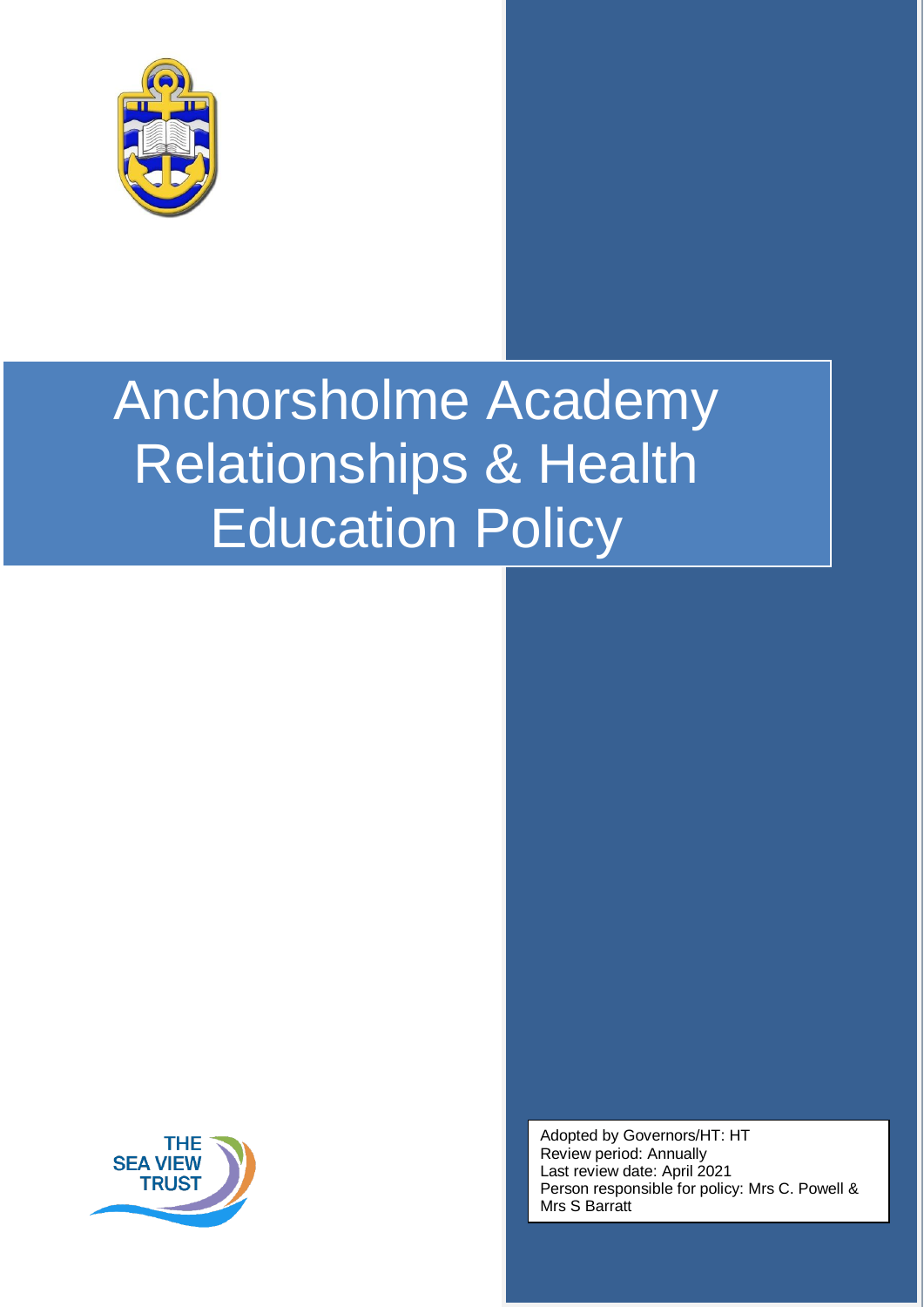## **General Statement**

At Anchorsholme Academy, we want Relationships and Health and Sex Education to put in place the key building blocks of healthy, respectful relationships, focusing on family and friendships, in all contexts, including online. This will sit alongside the essential understanding of how to be healthy. Teaching about mental wellbeing is central to these subjects, especially as a priority for parents is their children's happiness. We know that children and young people are increasingly experiencing challenges, and feel our curriculum reflects the needs of our pupils.

High quality, evidence-based and age-appropriate teaching of these subjects can help prepare pupils for the opportunities, responsibilities and experiences of adult life. They can also enable schools to promote the spiritual, moral, social, cultural, mental and physical development of pupils, both at school and in the wider community.

## **RSE and the Law**

The 'Relationships Education, Relationships and Sex Education (RSE) and Health Education' Regulations of 2019, made under sections 34 and 35 of the Children and Social Work Act 2017, make Relationships Education compulsory for all pupils receiving primary education and Relationships and Sex Education (RSE) compulsory for all pupils receiving secondary education. They also make Health Education compulsory in all schools except independent schools. Personal, Social, Health and Economic Education (PSHE) continues to be compulsory in independent schools.

## **Parental Consent**

A copy of this policy is available to all via our school website and parents will be informed that sex education lessons are due in advance of them being taught. Parents have the right to request that their child be withdrawn from some or all of sex education delivered as part of statutory RSE. Those wishing to withdraw their child must put their request in writing to the Headteacher and detail how they will take responsibility for delivering this part of the RSE curriculum to their child.

## **How will RSE be taught at Anchorsholme?**

RSE will be taught predominantly through discrete weekly PSHE lesson divided into different units. In addition the following objectives will be taught through science units:

## Legal Requirements in Science:

All schools must teach the following as part of the Science National Curriculum. (Parents do not have the right to withdraw their child from Science lessons.)

National Curriculum Science Key Stage 1

- that animals including humans, move, feed, grow, and use their senses and reproduce;
- to recognise and compare the main external parts of the bodies of humans;
- that humans and animals can reproduce offspring and these grow into adults; and
- to recognise similarities and differences between themselves and others and treat others with sensitivity.

## National Curriculum Science Key Stage 2

 that the life processes common to humans and other animals include nutrition, growth and reproduction; and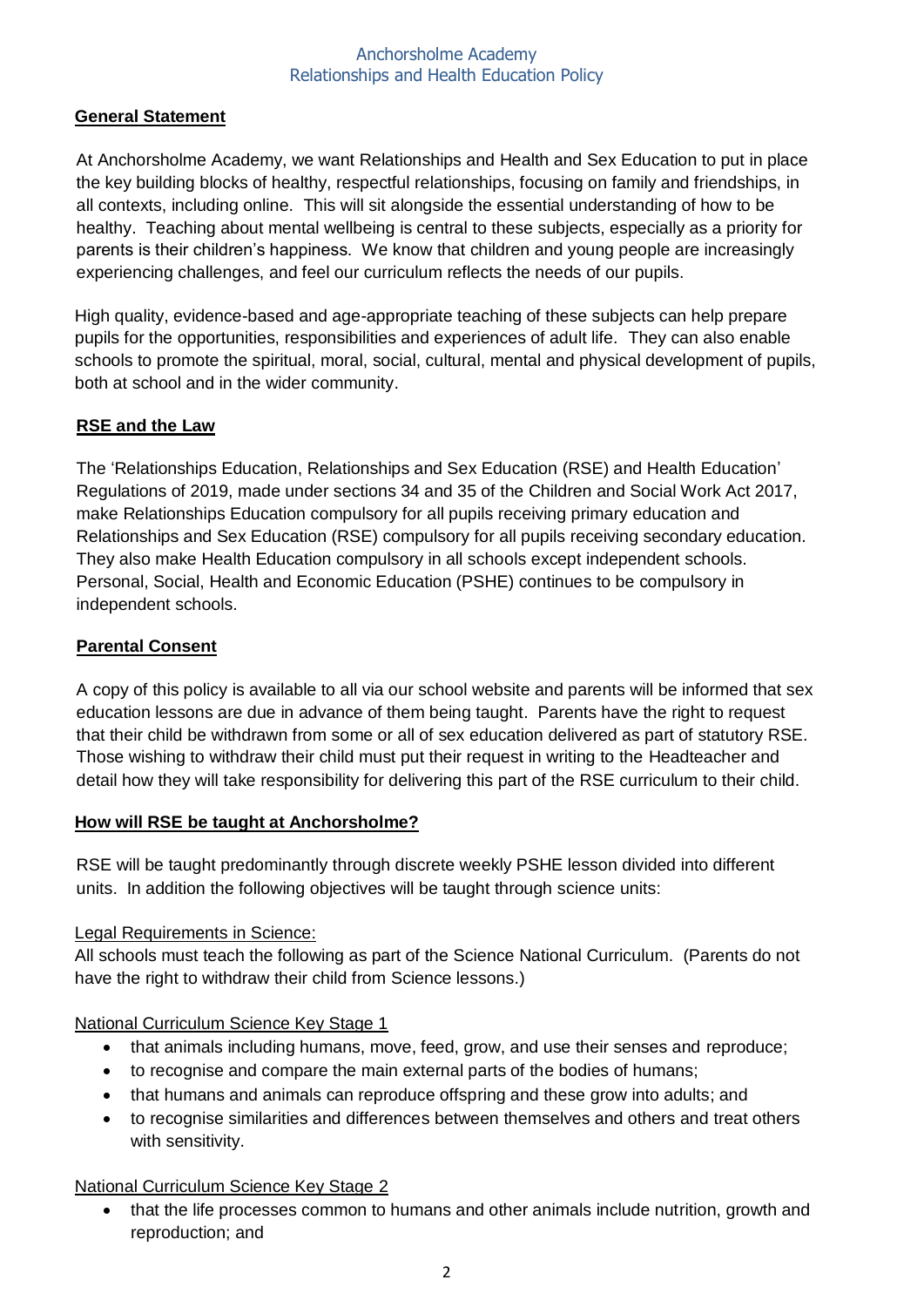• about the main stages of the human life cycle.

## PSHE National Curriculum and RSE

Relationships education was made statutory for primary schools in September 2020. The National Curriculum recommends we teach the following:

## Core Theme 1. Health and Wellbeing

KS1 Pupils should have the opportunity to learn:

- 1. What constitutes a healthy lifestyle including the benefits of physical activity, rest, healthy eating and dental health.
- 2. To recognise what they like and dislike, how to make real, informed choices that improve their physical and emotional health, to recognise that choices can have good and not so good consequences.
- 3. To think about themselves, to learn from their experiences, to recognise and celebrate their strengths and set simple but challenging goals.
- 4. About good and not so good feelings, a vocabulary to describe their feelings to others and simple strategies for managing feelings.
- 5. About change and loss and the associated feelings (including moving home, losing toys, pets or friends).
- 6. The importance of and how to maintain personal hygiene.
- 7. How some diseases are spread and can be controlled and the responsibilities they have for their own health and that of others.
- 8. About the process of growing from young to old and how people's needs change.
- 9. About growing and changing and new opportunities and responsibilities that increasing independence may bring.
- 10. The names for the main parts of the body (including external genitalia) the similarities and differences between boys and girls.
- 11. That household products, including medicines, can be harmful if not used properly.
- 12. Rules for and ways of keeping physically and emotionally safe (including safety online, the responsible use of ICT, the difference between secrets and surprises and understanding not to keep adults' secrets; road safety, cycle safety and safety in the environment (including rail , water and fire safety)).
- 13. About people who look after them, their family networks, who to go to if they are worried and how to attract their attention, ways that pupils can help these people to look after them.
- 14. To recognise that they share a responsibility for keeping themselves and others safe, when to say, 'yes', 'no', 'I'll ask' and 'I'll tell'.

Building on Key Stage 1, KS2 Pupils should have the opportunity to learn:

- 1. What positively and negatively affects their physical, mental and emotional health (including the media).
- 2. How to make informed choices (including recognising that choices can have positive, neutral and negative consequences) and to begin to understand the concept of a 'balanced lifestyle'.
- 3. To recognise opportunities to make their own choices about food, what might influence their choices and the benefits of eating a balanced diet.
- 4. To recognise how images in the media do not always reflect reality and can affect how people feel about themselves.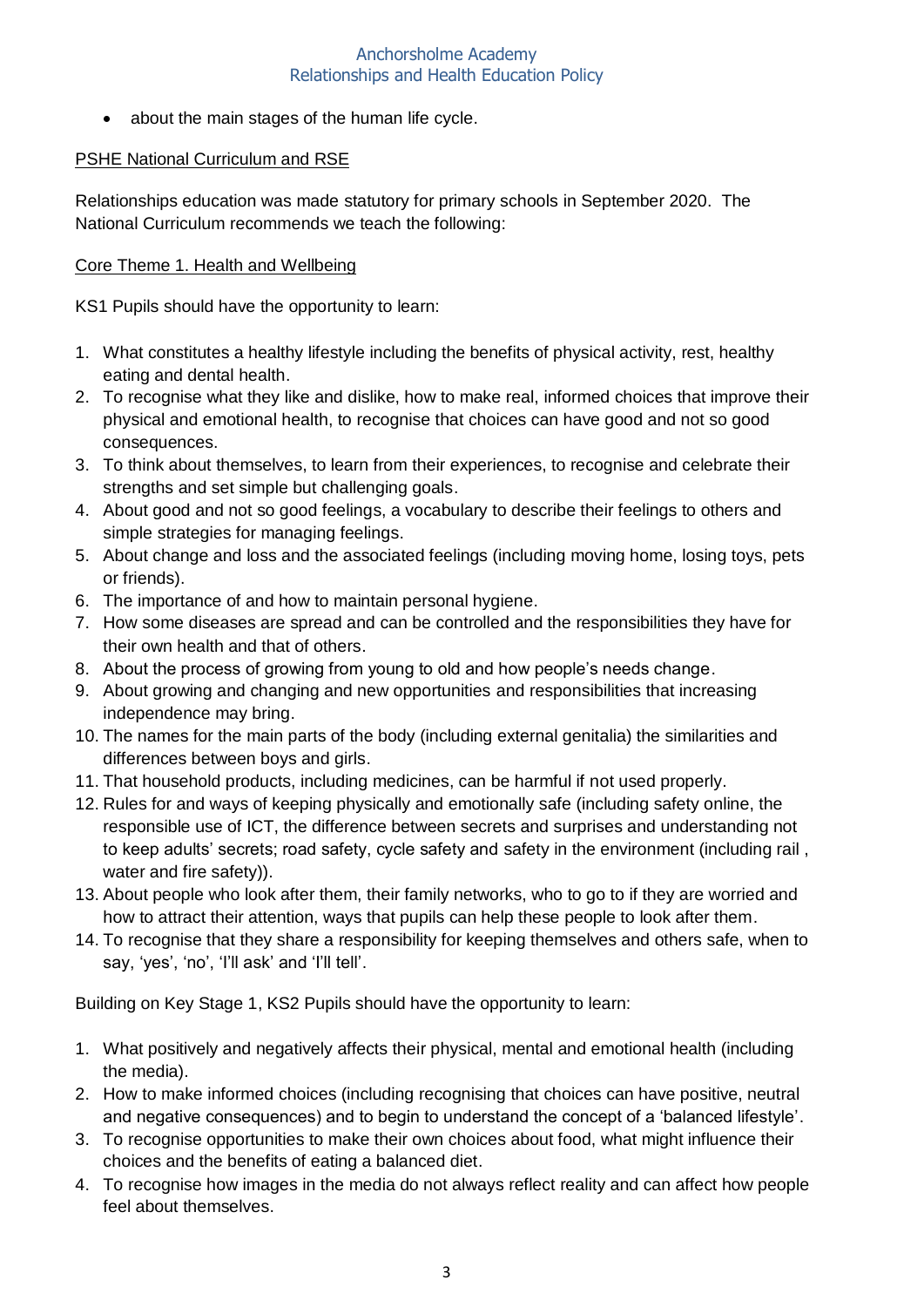- 5. To reflect on and celebrate their achievements, identify their strengths, areas for improvement, set high aspirations and goals.
- 6. To deepen their understanding of good and not so good feelings, to extend their vocabulary to enable them to explain both the range and intensity of their feelings to others.
- 7. To recognise that they may experience conflicting emotions and when they might need to listen to their emotions or overcome them.
- 8. About change, including transitions (between Key Stages and schools), loss, separation, divorce and bereavement.
- 9. To differentiate between the terms, 'risk', 'danger' and 'hazard'.
- 10. To deepen their understanding of risk by recognising, predicting and assessing risks in different situations and deciding how to manage them responsibly (including sensible road use and risks in their local environment) and to use this as an opportunity to build resilience.
- 11. To recognise their increasing independence brings increased responsibility to keep themselves and others safe.
- 12. That bacteria and viruses can affect health and that following simple routines can reduce their spread.
- 13. That pressure to behave in an unacceptable, unhealthy or risky way can come from a variety of sources, including people they know and the media.
- 14. To recognise when and how to ask for help and use basic techniques for resisting pressure to do something dangerous, unhealthy, that makes them uncomfortable, anxious or that they believe to be wrong.
- 15. School rules about health and safety, basic emergency aid procedures, where and how to get help.
- 16. What is meant by the term 'habit' and why habits can be hard to change.
- 17. Which, why and how, commonly available substances and drugs (including alcohol and tobacco) could damage their immediate and future health and safety, that some are legal, some are restricted and some are illegal to own, use and supply to others.
- 18. How their body will, and emotions may, change as they approach and move through puberty.
- 19. About human reproduction.
- 20. About taking care of their body, understanding that they have autonomy and the right to protect their body from inappropriate and unwanted contact their body autonomy and rights; understanding that actions such as female genital mutilation (FGM) constitute abuse, are a crime and how to get support if they have fears for themselves or their peers.
- 21. Strategies for keeping physically and emotionally safe including road safety (including cycle safety- the Bikeability programme), safety in the environment (including rail , water and fire safety), and safety online(including social media, the responsible use of ICT and mobile phones).
- 22. The importance of protecting personal information, including passwords, addresses and the distribution of images of themselves and others.
- 23. About people who are responsible for helping them stay healthy and safe and ways that they can help these people.

Core Theme 2. Relationships

KS1 Pupils should have the opportunity to learn:

- 1. To communicate their feelings to others, to recognise how others show feelings and how to respond.
- 2. To recognise how their behaviour affects other people.
- 3. The difference between secrets and surprises and the importance of not keeping adults' secrets, only surprises.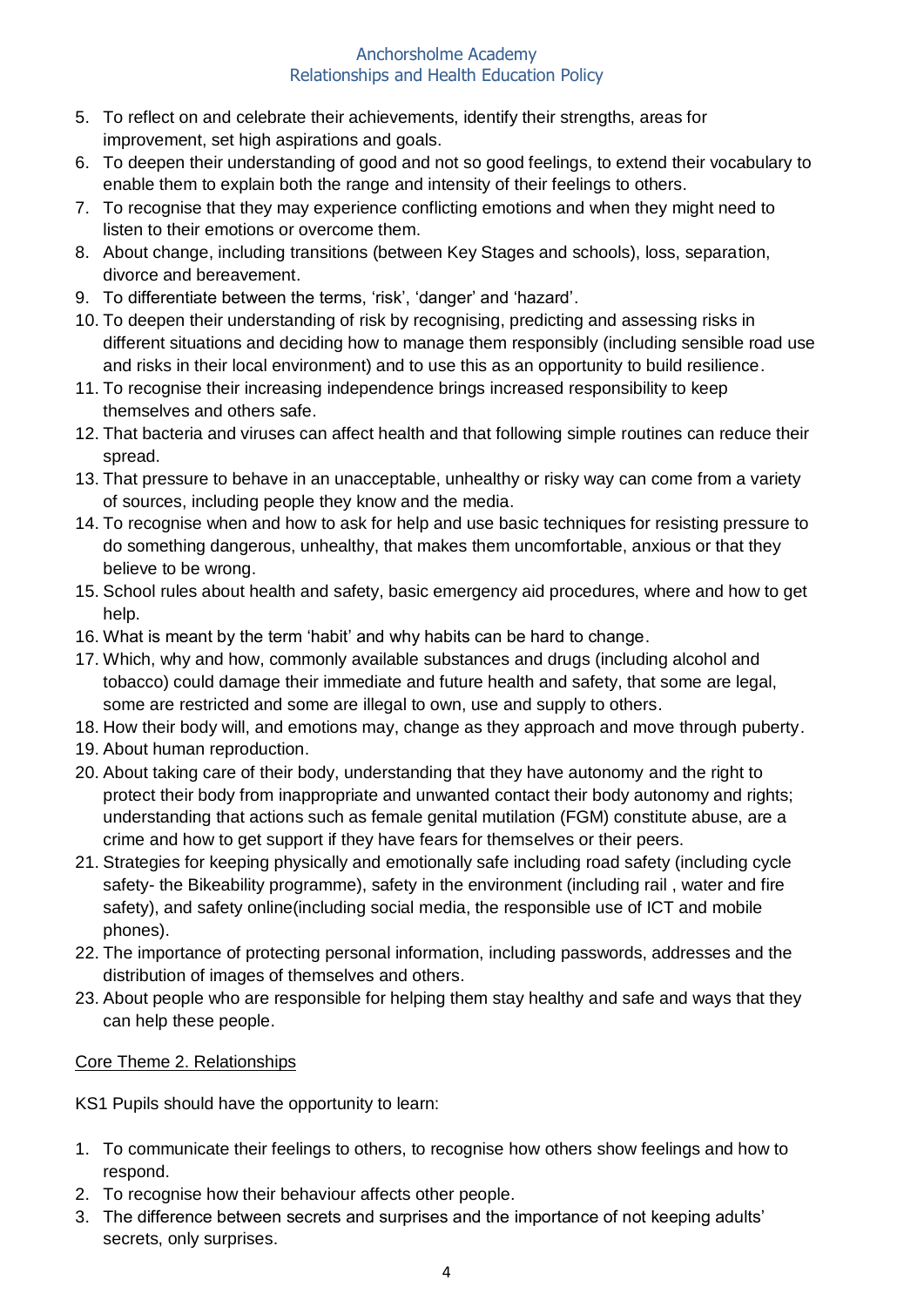- 4. To recognise what is fair and unfair, kind and unkind, what is right and wrong.
- 5. To share their opinions on things that matter to them and explain their views through discussions with one other person and the whole class.
- 6. To listen to other people and play and work cooperatively (including strategies to resolve simple arguments through negotiation).
- 7. To offer constructive support and feedback to others.
- 8. To identify and respect the differences and similarities between people.
- 9. To identify their special people (family, friends, carers), what makes them special and how special people should care for one another.
- 10. To judge what kind of physical contact is acceptable, comfortable, unacceptable and uncomfortable and how to respond (including who to tell and how to tell them).
- 11. That people's bodies and feelings can be hurt (including what makes them feel comfortable and uncomfortable).
- 12. To recognise when people are being unkind either to them or others, how to respond, who to tell and what to say.
- 13. That there are different types of teasing and bullying, that these are wrong and unacceptable.
- 14. How to resist teasing or bullying, if they experience or witness it, whom to go to and how to get help

Building on Key Stage 1, KS2 Pupils should have the opportunity to learn:

- 1. To recognise and respond appropriately to a wider range of feelings in others.
- 2. To recognise what constitutes a positive, healthy relationship and develop the skills to form and maintain positive and healthy relationships.
- 3. To recognise ways in which a relationship can be unhealthy and who to talk to if they need support.
- 4. To be aware of different types of relationship, including those between acquaintances, friends, relatives and families.
- 5. That civil partnerships and marriage are examples of stable, loving relationships and a public demonstration of the commitment made between two people who love and care for each other and want to spend their lives together and who are of the legal age to make that commitment.
- 6. To be aware that marriage is a commitment freely entered into by both people, that no one should enter into a marriage if they don't absolutely want to do so.
- 7. That their actions affect themselves and others.
- 8. To judge what kind of physical contact is acceptable or unacceptable and how to respond.
- 9. The concept of 'keeping something confidential or secret', when we should or should not agree to this and when it is right to 'break a confidence' or 'share a secret'.
- 10. To listen and respond respectfully to a wide range of people, to feel confident to raise their own concerns, to recognise and care about other people's feelings and to try to see, respect and if necessary constructively challenge their points of view.
- 11. To work collaboratively towards shared goals.
- 12. To develop strategies to resolve disputes and conflict through negotiation and appropriate compromise and to give rich and constructive feedback and support to benefit others as well as themselves.
- 13. That differences and similarities between people arise from a number of factors, including family, cultural, ethnic, racial and religious diversity, age, sex, gender identity, sexual orientation, and disability (see 'protected characteristics' in the Equality Act 2010).
- 14. To realise the nature and consequences of discrimination, teasing, bullying and aggressive behaviours(including cyber bullying, use of prejudice-based language, how to respond and ask for help).
- 15. To recognise and manage 'dares'.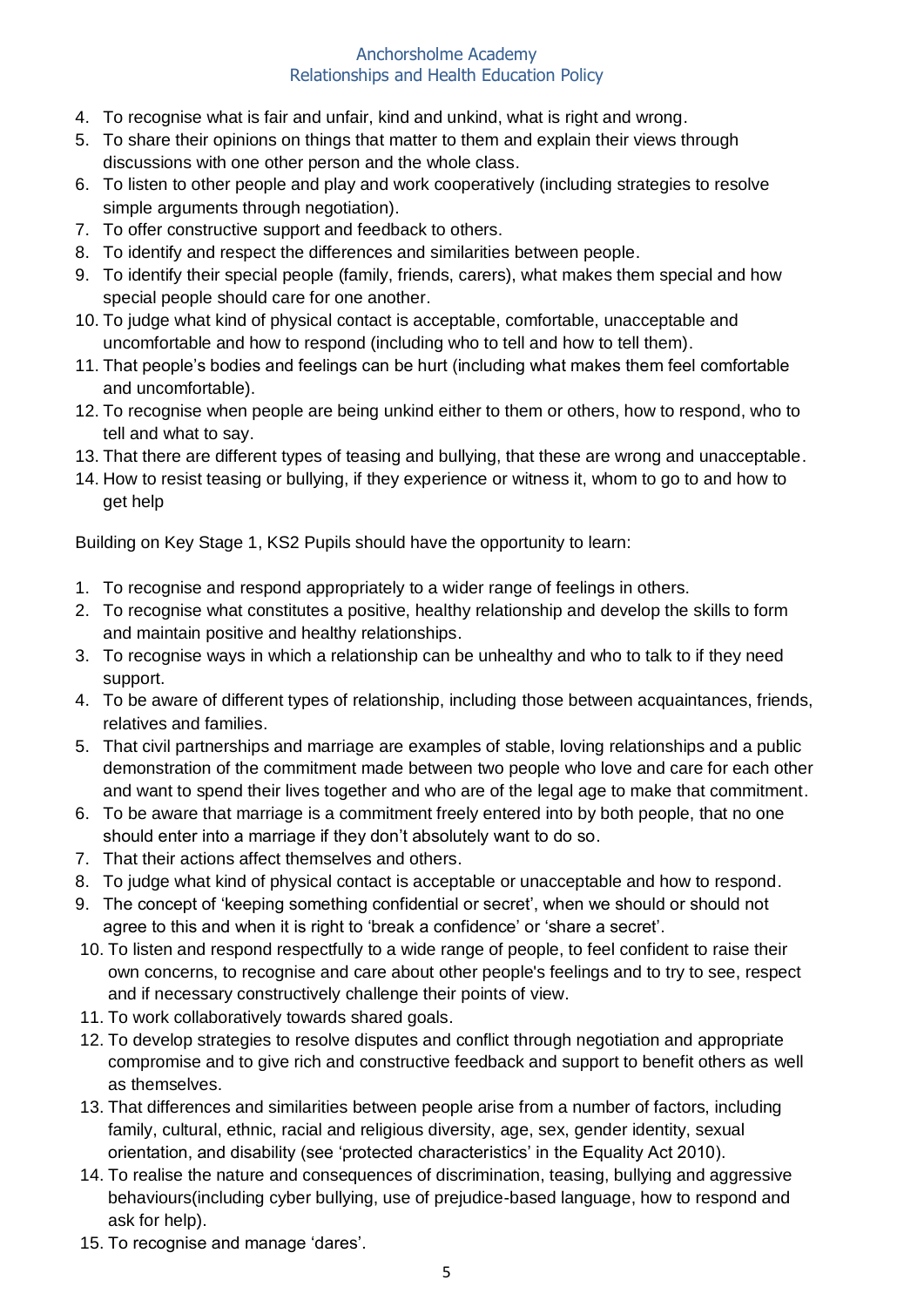16. To recognise and challenge stereotypes.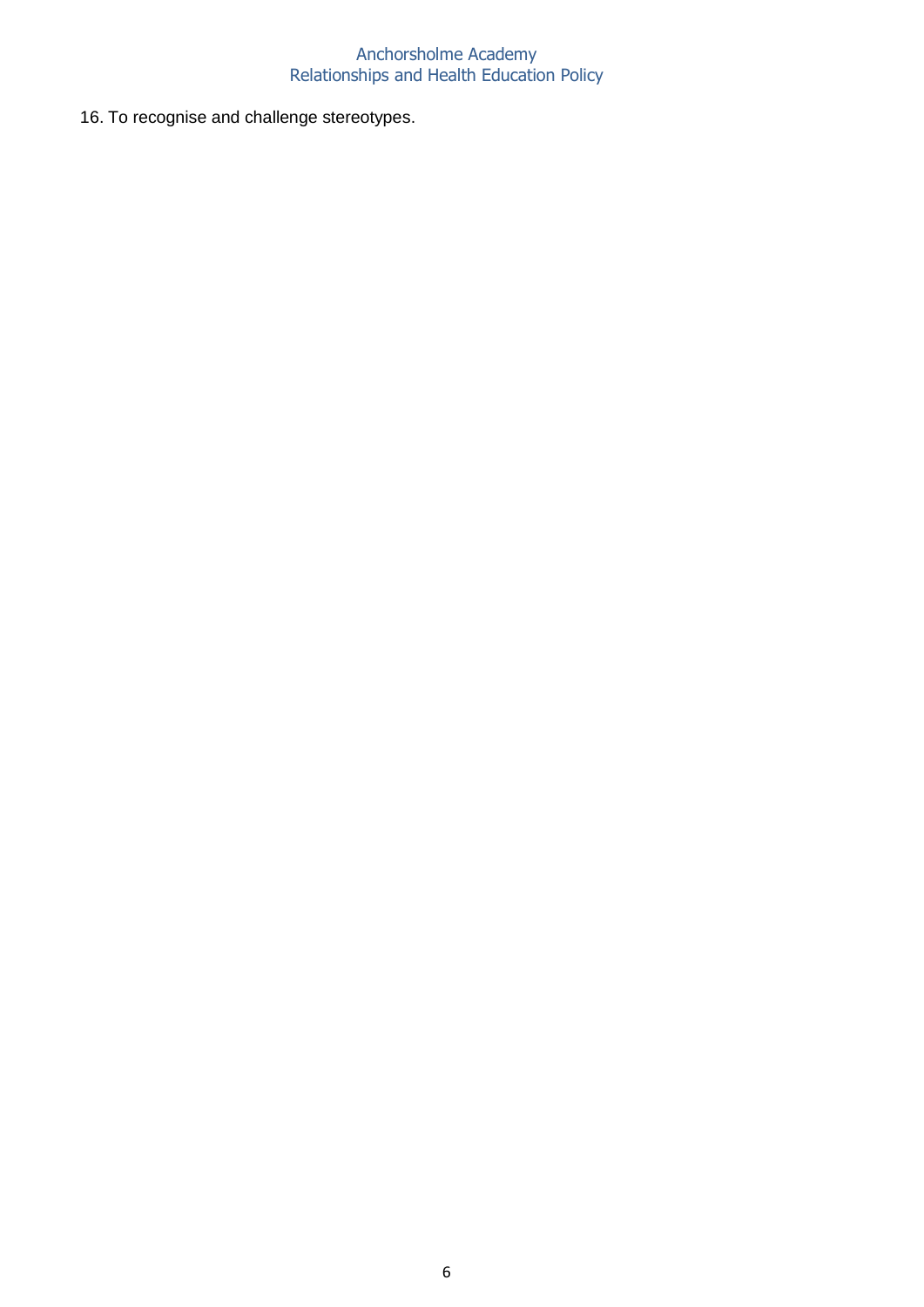## **Anchorsholme Curriculum Breakdown for Growing and Changing Lessons (Sex Education)**

| Year 1                   | Year <sub>2</sub>                  | Year 3                                   | Year 4                          | Year 5                                | Year <sub>6</sub>                                |
|--------------------------|------------------------------------|------------------------------------------|---------------------------------|---------------------------------------|--------------------------------------------------|
| Taking care of a<br>baby | Haven't you<br>$\bullet$<br>grown! | Relationship<br>$\bullet$<br><b>Tree</b> | My feelings are<br>all over the | How are they<br>$\bullet$<br>feeling? | I look great!<br>$\bullet$<br>Media<br>$\bullet$ |
| Then and now             | My body, your                      | <b>Body Space</b>                        | place!                          | Taking notice of                      | Manipulation                                     |
| Surprises and            | body                               | Secret or                                | All change!<br>٠                | our feelings                          | Is this normal?<br>$\bullet$                     |
| secrets                  | Respecting<br>$\bullet$            | surprise?                                | Period positive                 | Growing up and                        | Making babies<br>$\bullet$                       |
| Keeping                  | privacy                            | My changing                              | Secret or                       | changing bodies                       |                                                  |
| privates private         |                                    | body                                     | surprise                        | Changing bodies                       |                                                  |
|                          |                                    |                                          | Together                        | and feelings                          |                                                  |
|                          |                                    |                                          |                                 | Help! I'm a                           |                                                  |
|                          |                                    |                                          |                                 | teenager, get me                      |                                                  |
|                          |                                    |                                          |                                 | out of here!                          |                                                  |
|                          |                                    |                                          |                                 | Stop, start                           |                                                  |
|                          |                                    |                                          |                                 | stereotypes                           |                                                  |
| Year 1                   | Year <sub>2</sub>                  | Year 3                                   | Year 4                          | Year 5                                | Year 6                                           |
| <b>Key Vocab</b>         | <b>Key Vocab</b>                   | <b>Key Vocab</b>                         | <b>Key Vocab</b>                | <b>Key Vocab</b>                      | <b>Key Vocab</b>                                 |
| Toileting                | <b>Nipples</b>                     | Eggs                                     | Eggs                            | <b>Emotions</b>                       | Eggs                                             |
| Cleaning                 | Vulva                              | Period                                   | Ovaries                         | Feelings                              | Sperm                                            |
| Private parts            | Penis                              | Puberty                                  | Period                          | Penis                                 | Conception                                       |
| Hygiene                  | <b>Testicles</b>                   | Menstrual Cycle                          | <b>Bleed</b>                    | Vulva                                 | Erection                                         |
| Keeping privates         |                                    | Ovaries                                  | Tampon                          | Puberty                               | <b>Testicle</b>                                  |
| Private                  |                                    | Womb                                     | <b>Sanitary Towel</b>           | Erection                              | Sexual Intercourse                               |
|                          |                                    | <b>Fallopian Tube</b>                    | Odour                           | <b>Body Hair</b>                      | Orgasm                                           |
|                          |                                    | <b>Uterus</b>                            | Hygiene                         | <b>Stretch Marks</b>                  | Vagina                                           |
|                          |                                    | Vagina                                   |                                 | <b>Wet Dreams</b>                     | Implantation                                     |
|                          |                                    | <b>Bleed</b>                             |                                 | <b>Boys</b>                           | Fertilise                                        |
|                          |                                    |                                          |                                 | <b>Pubic Hair</b>                     | Pregnancy                                        |
|                          |                                    |                                          |                                 | Foreskin                              | Age of Consent                                   |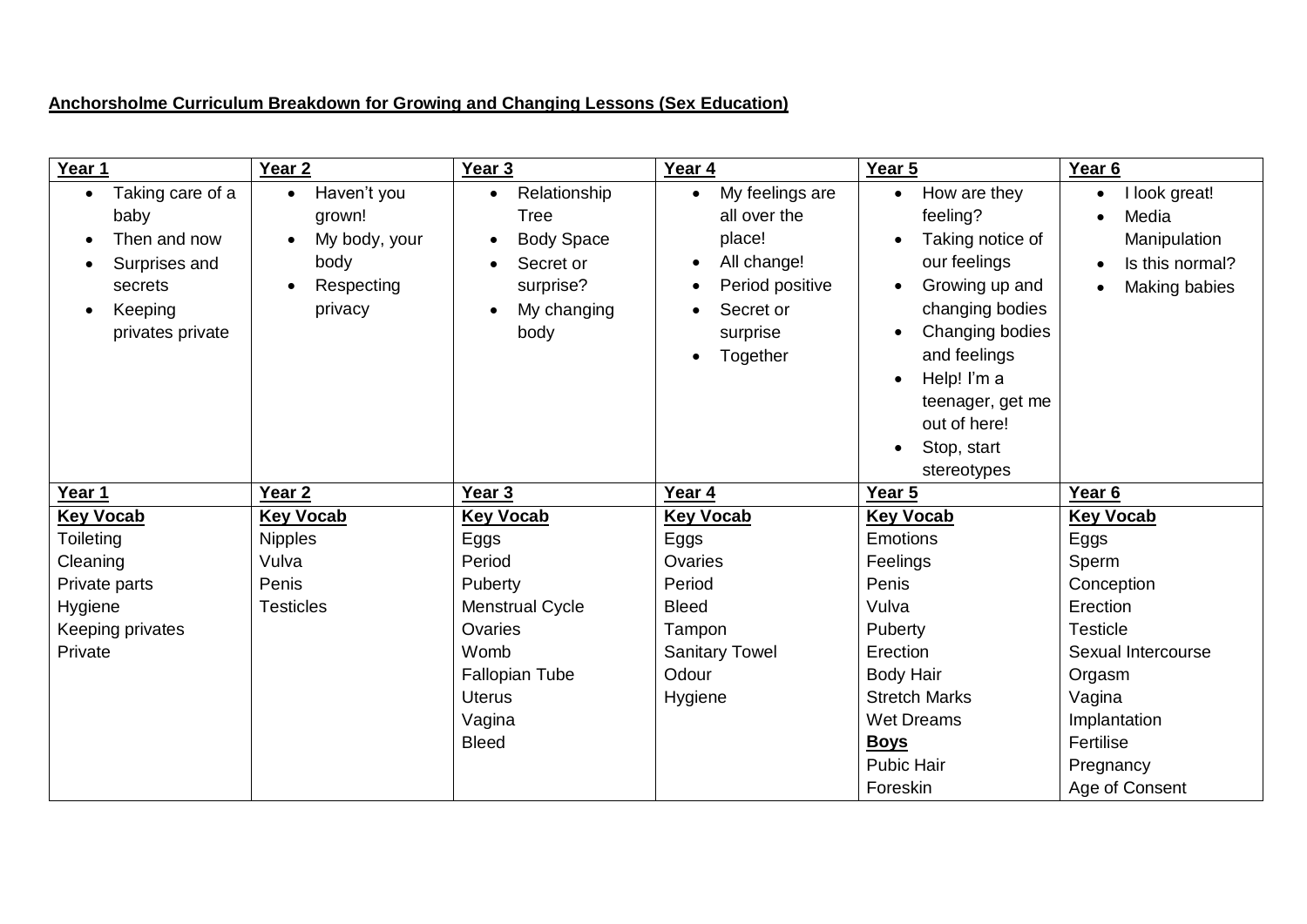|  |  | Anus                   | Consensual |
|--|--|------------------------|------------|
|  |  | Penis                  |            |
|  |  | <b>Testicle</b>        |            |
|  |  | Scrotum                |            |
|  |  | Girls                  |            |
|  |  | Pubic Hair             |            |
|  |  | <b>Outer Lips</b>      |            |
|  |  | Vaginal Opening        |            |
|  |  | Vulva                  |            |
|  |  | Clitoris               |            |
|  |  | <b>Urinary Opening</b> |            |
|  |  | Anus                   |            |
|  |  | Inner Lips             |            |